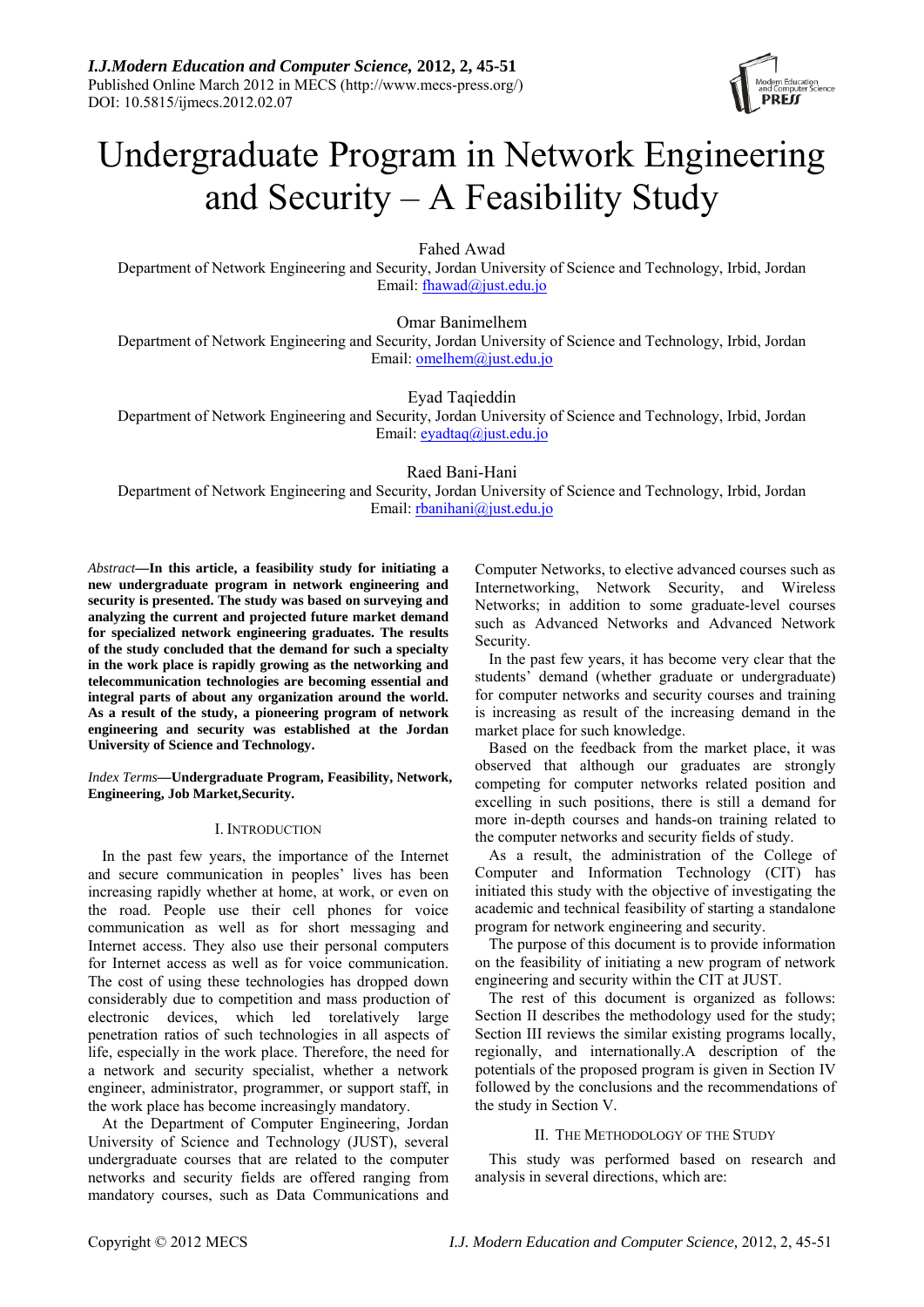- 1. Research and review similar existing network engineering programs locally, regionally, and internationally in order to have an insight into others' experiences in offering such programs. This includes, but not limited to, the academic as well as the organizational aspects of the existing program such as:
	- a) The type of degree offered. For example, bachelor in network engineering, master of computer networks and security, etc.
	- b) The organizational aspects of the existing programs. For example, whether they are standalone programs or tracks within other programs.
- <span id="page-1-0"></span>2. Collect and analyze information from JUST computer engineering graduates in the workplace, both bachelor or master degree holders, regarding the following:
	- a) The focus field(s) of study when they were students.
	- b) The career fields they encountered and occupied after they graduated.
	- c) The locations (i.e.; cities and countries) they worked at as professionals after they graduated.
	- d) The anticipated job market needs and trends for the computer engineering fields from their own experiences.
- 3. Collect and categorize information regarding the computer engineering fields of research that past and current graduate students in the computer engineering department are tackling. This provides another indicator of peoples' focus field(s) of study and the choice of the field of specialty in the work place.
- 4. Collect and analyze data regarding the professional job markets' current needs and the anticipated future trends with regards to computer engineering fields. This was performed in two directions:
	- a) Reviewing published job market studies conducted by recruiting companies or computer technology and training providers.
	- b) Collecting examples of currently available job positions in the different computer engineering fields via major regional recruiting companies' search engines.

# <span id="page-1-1"></span>III. EXISTING NETWORK ENGINEERING AND SECURITY PROGRAMS

<span id="page-1-2"></span>The idea of initiating a standalone department of network engineering and security has caused a hot debate among the faculty members of the computer engineering department. One major concern was whether similar programs exist in the academic world and how risky this step would be. Thus, it was quite important to find out whether other schools have done this before in order to learn from their experiences.

Utilizing the Internet search engines provided this study with many universities and colleges around the world that have similar programs and offer different degrees in network engineering and security. These programs were classified into three categories:

- 1. Standalone bachelor programs (see [Table 1\)](#page-1-0).
- 2. Concentration areas or tracks within other programs (see [Table 2](#page-1-1)).
- 3. Master programs (see[Table 3](#page-1-2)).

Table 1: Existing standalone bachelor degree programs

| <b>Department</b>       | University/      | <b>Country</b> |
|-------------------------|------------------|----------------|
|                         | <b>College</b>   |                |
| Department of           | Applied          | Jordan         |
| <b>Computer Network</b> | Science          |                |
| Systems $[1]$           | University       |                |
| The Department of       | L'Universit      | Belgium        |
| Computer & Network      | éLibre de        |                |
| Engineering [2]         | <b>Bruxelles</b> |                |
| Department of           | Kurume           | Japan          |
| Information and         | Institute of     |                |
| <b>Network</b>          | Techno           |                |
| Engineering [3]         |                  |                |
| Department of           | Southern         | <b>USA</b>     |
| Computer Science &      | Nazarene         |                |
| <b>Network</b>          | University       |                |
| Engineering [4]         |                  |                |
| Department of           | Lunghwa          | Taiwan         |
| Computer Information    | University       |                |
| and Network             | of Science       |                |
| Engineering [5]         | and              |                |
|                         | Technology       |                |
| Computer and            | Sheffield        | UK             |
| Network                 | Hallam           |                |
| Engineering [6]         | University       |                |
| Computer & Network      | Wilmington       | <b>USA</b>     |
| Security [7]            | University.      |                |
| <b>Network</b>          | FHKärnten        | Austria        |
| Engineering [8]         |                  |                |
| The Department of       | Rochester        | <b>USA</b>     |
| Networking, Security,   | Institute of     |                |
| and Systems             | Technology       |                |
| Administration [9]      |                  |                |

Table 2: Existing programs as a track within a department

| <b>Department</b> | University/    | <b>Country</b> |
|-------------------|----------------|----------------|
|                   | <b>College</b> |                |
| Computer and      | Purdue         | USA            |
| Information       | University     |                |
| Technology        |                |                |
| (Track in Network |                |                |
| Engineering       |                |                |
| Technology) [10]  |                |                |
|                   |                |                |

|  |  | Table 3: Existing master programs worldwide |
|--|--|---------------------------------------------|
|  |  |                                             |

| Name of the<br>program | University/<br><b>College</b> | <b>Country</b> |
|------------------------|-------------------------------|----------------|
| Master in Computer     | University                    | USA            |
| Engineering -          | of                            |                |
| <b>Network</b>         | California,                   |                |
| Engineering[11]        | Santa Cruz                    |                |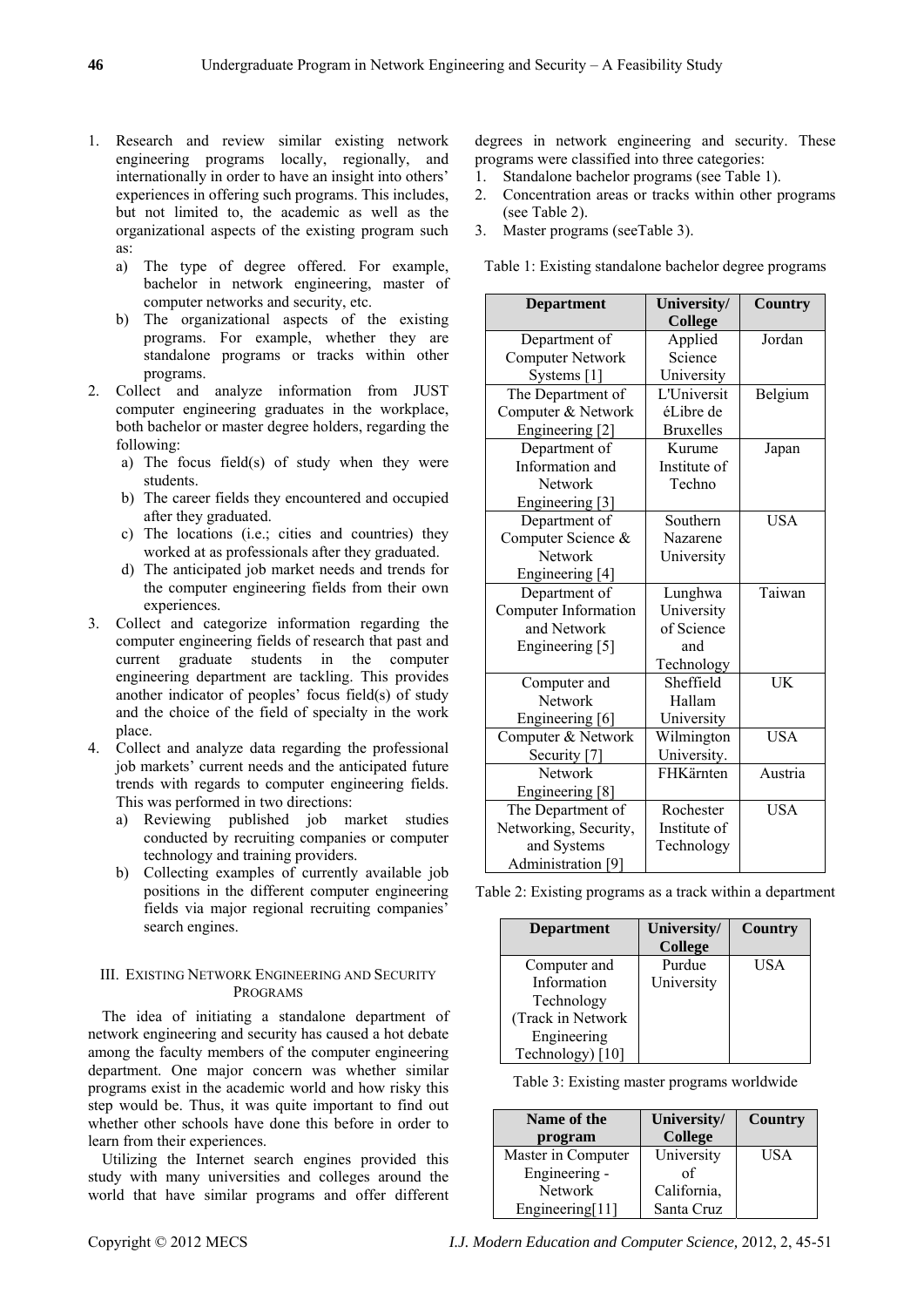| MasterofEngineerin         | University   | Canada    |
|----------------------------|--------------|-----------|
| gin                        | of Toronto   |           |
| Telecommunications         |              |           |
| [12]                       |              |           |
| Master program in          | <b>RMIT</b>  | Australia |
| <b>Network</b>             |              |           |
|                            | University   |           |
| Engineering [13]           |              |           |
| Master of Network          | Illinois     | USA       |
| Engineering [14]           | Institute of |           |
|                            | Technology   |           |
| Master in Computer         | North        | USA       |
| Networking [15]            | Carolina     |           |
|                            | State        |           |
|                            | University   |           |
| Master of Science in       | The Johns    | USA       |
| Security                   | Hopkins      |           |
| Informatics [16]           | University   |           |
| <b>Master in Network</b>   | Murdoch      | Australia |
| Management and             | University   |           |
| Security [17]              |              |           |
| Master of                  | Charles      | Australia |
| <b>Information Systems</b> | Sturt        |           |
| Security [18]              | University   |           |

<span id="page-2-0"></span> Based on the tables above, following is a summary of the findings:

- 1. Locally, only one program is offered in the field of computer networks at the Applied Science University, Amman, Jordan. This program prepares the students to work in the field of computer networks after completing 130 credit hours. However, this program concentrates mostly on the programming aspect of computer networks rather than the engineering aspect [\[1\].](#page-5-0)
- 2. Regionally, no such programs were found.
- 3. Internationally, it was found that a number of universities around the world have standalone programs in computer network engineering and/or in network security. Three of these universities are in USA. However, it is clearly noticed that these universities are not among the top ranked schools in engineering in USA.
- <span id="page-2-1"></span>4. Some universities developed master programs in network engineering or network security within other departments such as electrical and computer engineering, information technology, or computer science

# IV. THE POTENTIALS OF THE PROPOSED PROGRAM

In this section, the potentials of the proposed program are presented and discussed. The information provided in this section is based on a survey [\[19\]](#page-6-10) that was conducted on computer engineering graduates who are either occupying professional positions or pursuing higher academic degrees around the world. The following sections discuss the survey and its outcomes.

### *A. The Survey of the Computer Engineering Graduates*

To conduct the survey, a web page with a number of questions was published and email messages were sent to

a few hundreds of computer engineering graduates urging them to participate in the survey and provide their feedback and to spread the word to others.

About one hundred and thirty graduates from a wide range of locations, backgrounds, and graduation years have participated in the survey up to the time this document was written. Among those, 86% were males and 14% were females.

[Figure 1](#page-2-0) depicts the distribution of the participants' graduation year. It is noticed that 80% the participants graduated within the last three years whereas about 5% graduated before year 2000.



Figure 1: Distribution of the participants' graduation year

[Figure 2](#page-2-1) depicts the distribution of the participants' work locations. It is noticed that about 70% of them work in Jordan, whereas 30% of them work around the world.



Figure 2: Distribution of participants' work locations

[Figure 3](#page-3-0) depicts the distribution of the participants' working years of experience. It is noticed that about 90% of the participant have work experiences of three years or less. This is obvious since most of them graduated within the past three years as mentioned before.

## *B. Computer Engineering Focus Fields of Study*

Like most computer engineering departments, a number of senior-level courses are offered in three main fields: computer networks, software systems, and hardware systems. The student, after taking the basic courses, has the chance to focus on a field of interest and take more courses in such a field.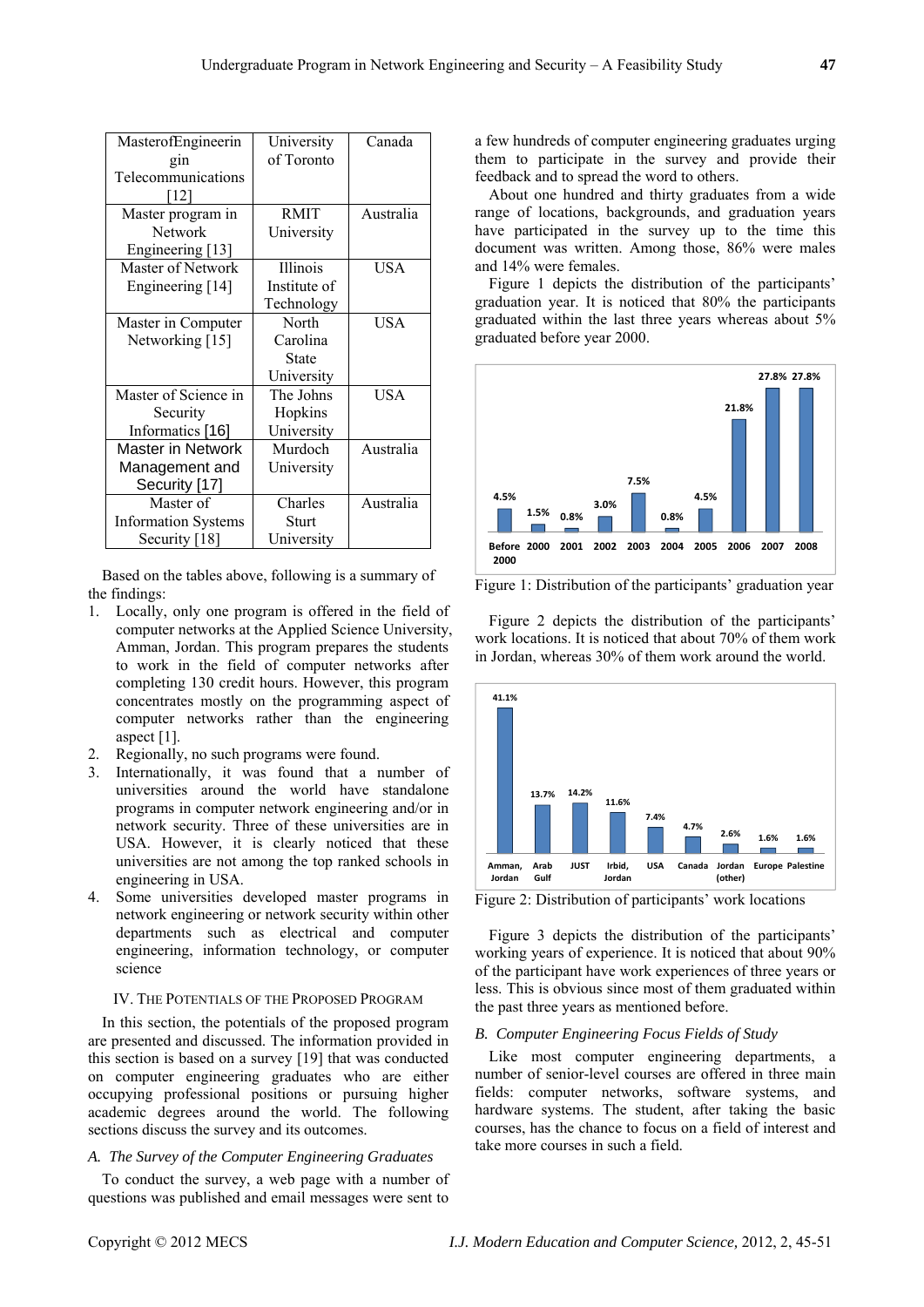

<span id="page-3-2"></span><span id="page-3-0"></span>Figure 3: Distribution of participants' work experience

In the survey, the graduates were asked about their focus field(s) of interest during their study. [Figure 4](#page-3-1) depicts the distribution of graduates' fields of interest. It is obvious that the most popular field was the computer networks field followed by the software systems field. Then the graduates were asked about the types of job positions they occupied during their career in order to find the correlation with their focus field of interest during their study. [Figure 5](#page-3-2) depicts that there is indeed a very good correlation. This indicates that the students were mainly aware of the job market needs and trends when they chose their focus fields of study. It should be also noted that only 3.6% of the participants have never been employed, even though most of them have graduated within the last three years, as mentioned before. This is a good indicator that our graduates are well-accepted in the work place even as fresh graduates (see [Figure 3](#page-3-0) above).

<span id="page-3-3"></span>

Figure 4: Computer engineering focus fields of interest

## <span id="page-3-1"></span>*C. Computer Engineering Focus Fields of Research*

Another survey was conducted regarding the research fields of interests among the graduate students in the computer engineering department. This was performed by categorizing the research fields of the master dissertations.

Different research topics fall within the areas of focus of the network engineering and security department. [Figure 6](#page-3-3) shows the distribution of research topics broken down into several categories. Note that some theses fell into different categories and thus were counted more than once for each respective category.



Figure 5: Computer engineering career fields



Figure 6: Distribution of graduate research fields tackled

The area of computer networks has received the highest focus of research with the next area of interest being the Intelligent Systems.

[Figure 7](#page-4-0) shows the various categories of research conducted within the area of computer networks. Again, some theses may have covered more than one topic and thus were included in more than one category. Wireless networks category ranked number one among the topics of interest followed by Quality of Service, Network Security, and Network Routing, respectively.

The observations above indicate along with the ever increasing market demand the necessity to sustain and improve the level of research being done by qualified network engineers who have a solid theoretical and practical background.

#### *D. Job Market Analysis*

In this section, we provide a best-effort analysis for market demand and future need for specialists in the networking and security area. This was conducted via three different approaches:

- 1. Querying the graduates via the survey for their vision of the job market potentials from their experiences in the work places.
- 2. Collecting examples of currently available job positions in the different computer engineering fields via major regional recruiting companies' search engines.
- 3. Reviewing published job market studies conducted by recruiting companies or computer technology and training providers.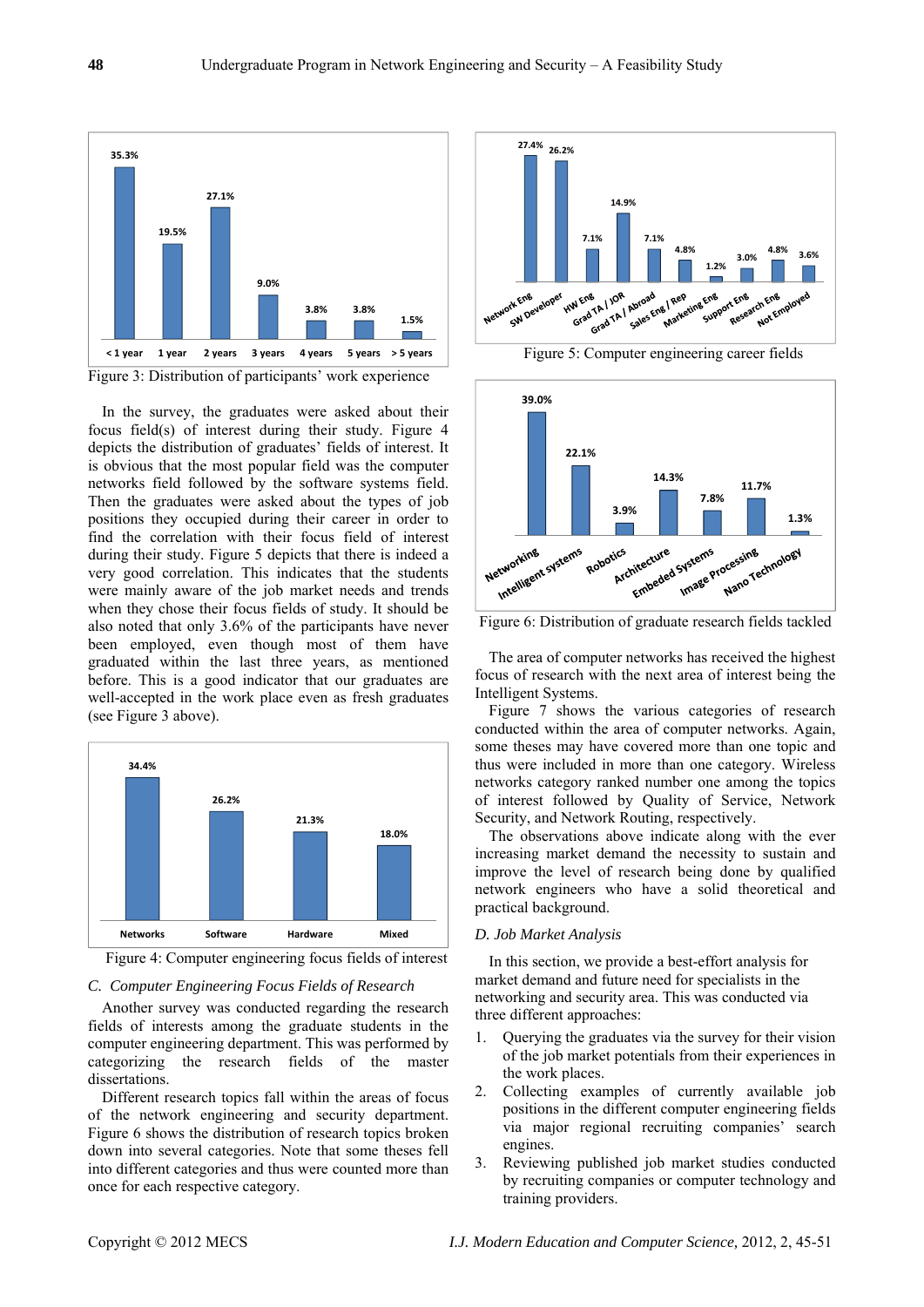

<span id="page-4-0"></span>Figure 7: Distribution of graduate research tackled in the networking field

## *E. The Graduates' Feedback*

<span id="page-4-2"></span>We asked the graduates for their opinions regarding the job market potentials for the computer engineering fields of study based on their experiences in the work places for the current time and the near future. That is, which are the most wanted fields by the job market. [Figure 8](#page-4-1) shows the results. It is obvious that the computer networks field has the highest potential and is the most wanted computer engineering field in the job market. Moreover, [Figure 9](#page-4-2) shows the breakdown of the most wanted specialty within the computer networks field. This gives us an insight on which tracks of computer networks need to be focused on the most.



<span id="page-4-1"></span>Figure 8: Job market potentials for computer engineering fields of study

### *F. Examples of Current Job Market Demand*

To get a sense of the market demands on the regional level, a leading online career-service provider in the region, Bayt.com [\[20\]](#page-6-11), was contacted for assistance.

The job-search service of that company's website was used to search for jobs based on areas and to observe the current demand for careers related to networking and security fields. Out of 570 jobs available at that time inthe fields of information technology, computer hardware, computer software, and telecommunications, it was found that about 120 jobs were purely in networking and security fields. This is almost 21.5% of the job market. In addition, some of the jobs might require some knowledge in the networking and security area such as sales engineer, IT consultant, system administrator, and

programmer. Such jobs are not of the 120 jobs mentioned above. By combining the jobs that are networking and security related with others closely related jobs the number will be much higher and the market demand for the graduates from a networking and security program may be expected to be high in the regional market.



Figure 9: Job market potentials for computer networking fields of study

#### *J. Published Job Market Studies*

A commissioned study conducted by Forrester Consulting on behalf of Cisco [\[21\]](#page-6-12) showed some promising expectations for the market in the coming years. [Figure 10](#page-5-8) shows the current and projected expectations of hiring among 1500 managers in the computer networks field. The data shows an increasing trend of hiring dedicated professionals for 5 different fields of computer networks. Within the coming five years, 80% of the companies will have dedicated people for the tasks of network security. 69% of the reporting companies will dedicate positions for both fields of voice communication and network operations. The number is expected to drop to 66% in the field of wireless networks. Finally,  $61\%$  of the companies expect to have professionals working solely as remote office and teleworkers.

The report claims that: *"As the sophistication of the network increases, however, the skills requirements for network professionals will also increase. Traditional positions within the network - such as network architects, engineers, and administrators - require employees with more specialized skills and greater levels of experience. At the same time, new job skills related to security, voice, wireless, and remote office work are becoming critical to the functionality of the network. What should IT managers do? They need to hire, train, and ramp dedicated professionals. In this rapidly changing network environment, network education, skills assessment tools, and training and certification programs are required."*

From the report, more than half of the managers stressed the importance of having a university degree related to networks. Around a third of them emphasized the importance of having a more advanced degree such as Masters or Doctorate degrees. This highlights the need for a specialized program that focuses both on the theoretical background as well as the technical abilities of the future professionals. [Figure 11](#page-5-9) shows the breakdown of various needed qualifications levels.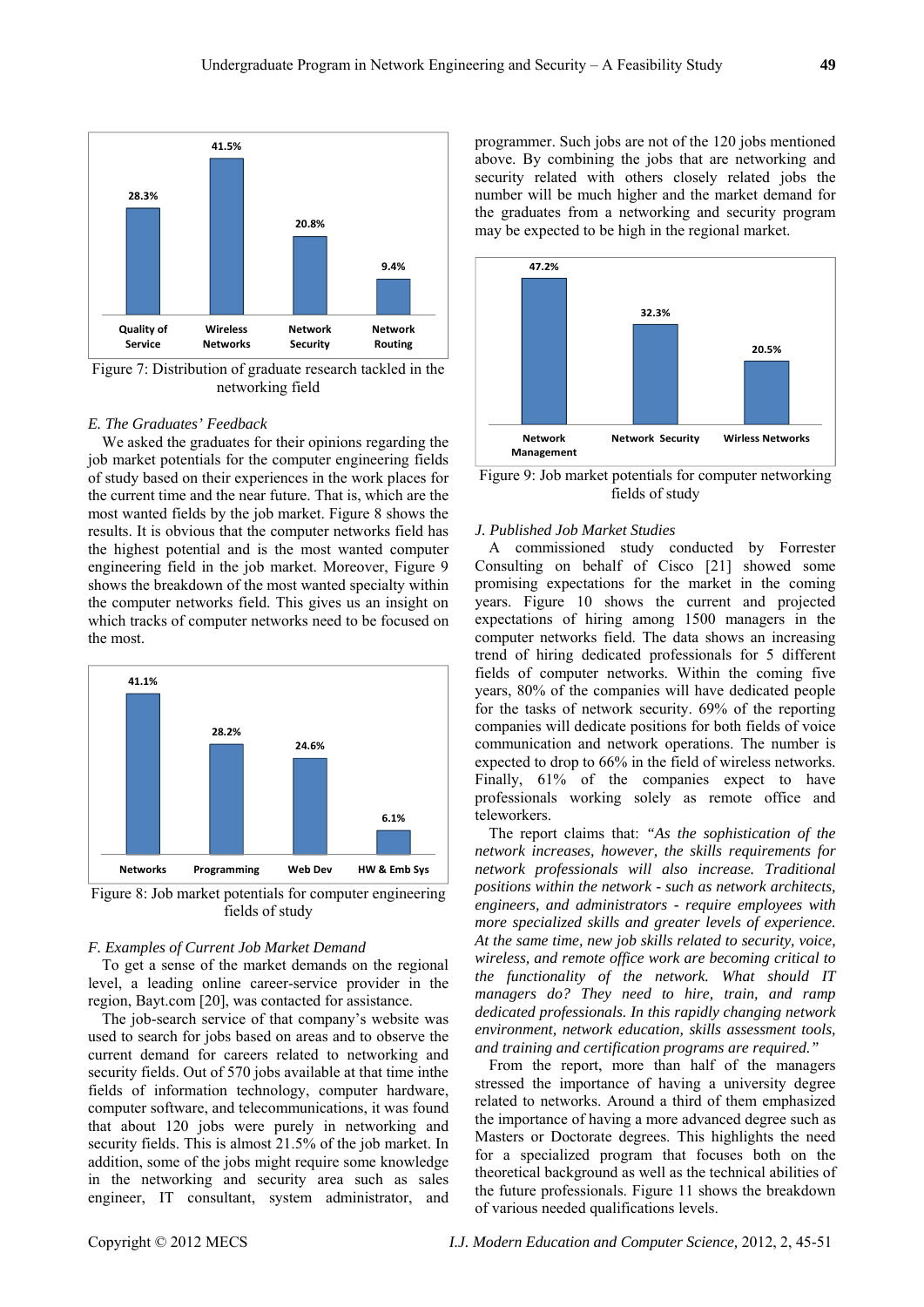

Figure 10: Current and projected hiring in the computer networks fields [\[](#page-6-11)21[\]](#page-6-12)

<span id="page-5-8"></span>

<span id="page-5-9"></span>Figure 11: Needed qualifications for computer networks professionals [\[21\]](#page-6-12) 

## V. CONCLUSIONS

<span id="page-5-0"></span>The advances in technology which have been accompanied by the increasing growth in the telecommunication sector in different fields have made the need to prepare network and security professionals persons that are well-educated and well-trained a necessary issue. In addition, the terms such as "networking", "network engineer", and "network security specialist" are now frequently used in the telecommunication sector. Academic organizations such as universities should stand strongly to prepare highlyqualified engineers for this sector.

<span id="page-5-3"></span><span id="page-5-2"></span><span id="page-5-1"></span>In this study, the demand for such specialty has been analyzed in three different directions: locally, regionally, and globally. Information, reports, published studies, and articles regarding market current status and future demand were searched in order to reach a good characterization and visualization of the market.

<span id="page-5-4"></span>Locally, there is very little information about the market, of which most was based on personal experience. No official reports or studies that describe the current status or future demand of the local job market were available. Therefore, a survey has been conducted among 130 graduates of the department of Computer Engineering at JUST, of which the results have raised two important observations:

- <span id="page-5-7"></span><span id="page-5-6"></span><span id="page-5-5"></span>1. There is a high employment rate among the graduates of JUST. Only with very few respondents of the survey (about 4%) reporting that they have never been employed.
- 2. There is a high tendency of employment in the field of computer networking, including network

management, network security, and wireless networking.

Regionally, there is also very little information about the local market. Therefore, a simple Internet-based jobsearch was performed on the current regional demand for careers related to computer networking and security fields. The results showed that over 21% of the job market demand in the fields of information technology, computer hardware, computer software, and telecommunications, was in the computer networking and security field.

Globally, studies have stressed the importance of having a university degree related to computer networks. They also emphasized the importance of having a more advanced degree such as Masters or Doctorate degrees. The studies anticipate that within the coming five years, 80% of the companies will have dedicated people for the tasks of network security. 69% of the companies will dedicate positions for both fields of voice communication and network operations. The number is expected to drop to 66% in the field of wireless networks. Finally, 61% of the companies expect to have professionals working solely as remote office and teleworkers.

This highlights the need for a specialized program that focuses both on the theoretical background as well as the technical abilities of the future professionals.

## **REFERENCES**

- [1] Department of Computer Network Systems, Applied Science University, Jordan, [http://www.aspu.edu.jo/](http://www.aspu.edu.jo/%D8%A7%D9%84%D9%83%D9%84%D9%8A%D8%A7%D8%AA/%D8%B9%D9%84%D9%85%D8%A7%D9%84%D8%AD%D8%A7%D8%B3%D9%88%D8%A8%D9%88%D8%AA%D9%83%D9%86%D9%88%D9%84%D9%88%D8%AC%D9%8A%D8%A7%D8%A7%D9%84%D9%85%D8%B9%D9%84%D9%88%D9%85%D8%A7%D8%AA/%D8%A7%D9%84%D8%A7%D9%82%D8%B3%D8%A7%D9%85%D8%A7%D9%84%D8%A7%D9%83%D8%A7%D8%AF%D9%8A%D9%85%D9%8A%D8%A9/%D9%86%D8%B8%D9%85%D8%A7%D9%84%D8%B4%D8%A8%D9%83%D8%A7%D8%AA%D8%A7%D9%84%D8%AD%D8%A7%D8%B3%D9%88%D8%A8%D9%8A%D8%A9/tabid/768/Default.aspx) المستقدمين<br>الكليات/[علمالحاسوبوتكنولوجياالمعلومات](http://www.aspu.edu.jo/%D8%A7%D9%84%D9%83%D9%84%D9%8A%D8%A7%D8%AA/%D8%B9%D9%84%D9%85%D8%A7%D9%84%D8%AD%D8%A7%D8%B3%D9%88%D8%A8%D9%88%D8%AA%D9%83%D9%86%D9%88%D9%84%D9%88%D8%AC%D9%8A%D8%A7%D8%A7%D9%84%D9%85%D8%B9%D9%84%D9%88%D9%85%D8%A7%D8%AA/%D8%A7%D9%84%D8%A7%D9%82%D8%B3%D8%A7%D9%85%D8%A7%D9%84%D8%A7%D9%83%D8%A7%D8%AF%D9%8A%D9%85%D9%8A%D8%A9/%D9%86%D8%B8%D9%85%D8%A7%D9%84%D8%B4%D8%A8%D9%83%D8%A7%D8%AA%D8%A7%D9%84%D8%AD%D8%A7%D8%B3%D9%88%D8%A8%D9%8A%D8%A9/tabid/768/Default.aspx)/الاقسامالاكاديمية/نظمالشبكاتالحاسو بية[/tabid/768/Default.aspx](http://www.aspu.edu.jo/%D8%A7%D9%84%D9%83%D9%84%D9%8A%D8%A7%D8%AA/%D8%B9%D9%84%D9%85%D8%A7%D9%84%D8%AD%D8%A7%D8%B3%D9%88%D8%A8%D9%88%D8%AA%D9%83%D9%86%D9%88%D9%84%D9%88%D8%AC%D9%8A%D8%A7%D8%A7%D9%84%D9%85%D8%B9%D9%84%D9%88%D9%85%D8%A7%D8%AA/%D8%A7%D9%84%D8%A7%D9%82%D8%B3%D8%A7%D9%85%D8%A7%D9%84%D8%A7%D9%83%D8%A7%D8%AF%D9%8A%D9%85%D9%8A%D8%A9/%D9%86%D8%B8%D9%85%D8%A7%D9%84%D8%B4%D8%A8%D9%83%D8%A7%D8%AA%D8%A7%D9%84%D8%AD%D8%A7%D8%B3%D9%88%D8%A8%D9%8A%D8%A9/tabid/768/Default.aspx)
- [2] The Department of Computer & Network Engineering, L'UniversitéLibre de Bruxelles, Belgium, <http://cs.ulb.ac.be/membres>
- [3] Department of Information and Network Engineering, Kurume Institute of Techno, Japan, [http://www.kurume](http://www.kurume-it.ac.jp/english/faculty/information.html)[it.ac.jp/english/faculty/information.html](http://www.kurume-it.ac.jp/english/faculty/information.html)
- [4] Department of Computer Science & Network Engineering, Southern Nazarene University, USA, [http://www.snu.edu/department-of-computer](http://www.snu.edu/department-of-computer-science-network-engineering)[science-network-engineering](http://www.snu.edu/department-of-computer-science-network-engineering)
- [5] Department of Computer Information and Network Engineering, Lunghwa University of Science and Technology, Taiwan, [http://english.moe.gov.tw/sp.asp?xdURL=./school](http://english.moe.gov.tw/sp.asp?xdURL=./school/school_21_departments_department.asp&SchoolID=1030&SchoolAcademyID=96&AcademyDepartmentID=78&ctNode=6571&href_from=&eat_subcategory_str=&mp=1030) [/school\\_21\\_departments\\_department.asp&SchoolID=1030](http://english.moe.gov.tw/sp.asp?xdURL=./school/school_21_departments_department.asp&SchoolID=1030&SchoolAcademyID=96&AcademyDepartmentID=78&ctNode=6571&href_from=&eat_subcategory_str=&mp=1030) [&SchoolAcademyID=96&AcademyDepartmentID=78&ct](http://english.moe.gov.tw/sp.asp?xdURL=./school/school_21_departments_department.asp&SchoolID=1030&SchoolAcademyID=96&AcademyDepartmentID=78&ctNode=6571&href_from=&eat_subcategory_str=&mp=1030) [Node=6571&href\\_from=&eat\\_subcategory\\_str=&mp=103](http://english.moe.gov.tw/sp.asp?xdURL=./school/school_21_departments_department.asp&SchoolID=1030&SchoolAcademyID=96&AcademyDepartmentID=78&ctNode=6571&href_from=&eat_subcategory_str=&mp=1030)  $\overline{0}$  $\overline{0}$  $\overline{0}$
- [6] Computer and Network Engineering, Sheffield Hallam University, UK, [http://prospectus.shu.ac.uk/op\\_pglookup1.cfm?id\\_nu](http://prospectus.shu.ac.uk/op_pglookup1.cfm?id_num=391) [m=391](http://prospectus.shu.ac.uk/op_pglookup1.cfm?id_num=391)
- [7] Computer & Network Security, Wilmington University., USA, [http://www.wilmu.edu/itac/cns\\_about.aspx](http://www.wilmu.edu/itac/cns_about.aspx)
- [8] Network Engineering, FH Kärnten, Austria, [http://www.fh](http://www.fh-kaernten.at/cms_eng/tel.htm)[kaernten.at/cms\\_eng/tel.htm](http://www.fh-kaernten.at/cms_eng/tel.htm)
- [9] The Department of Networking, Security, and Systems Administration, Rochester Institute of Technology, USA, <http://www.nssa.rit.edu/?q=node/4>